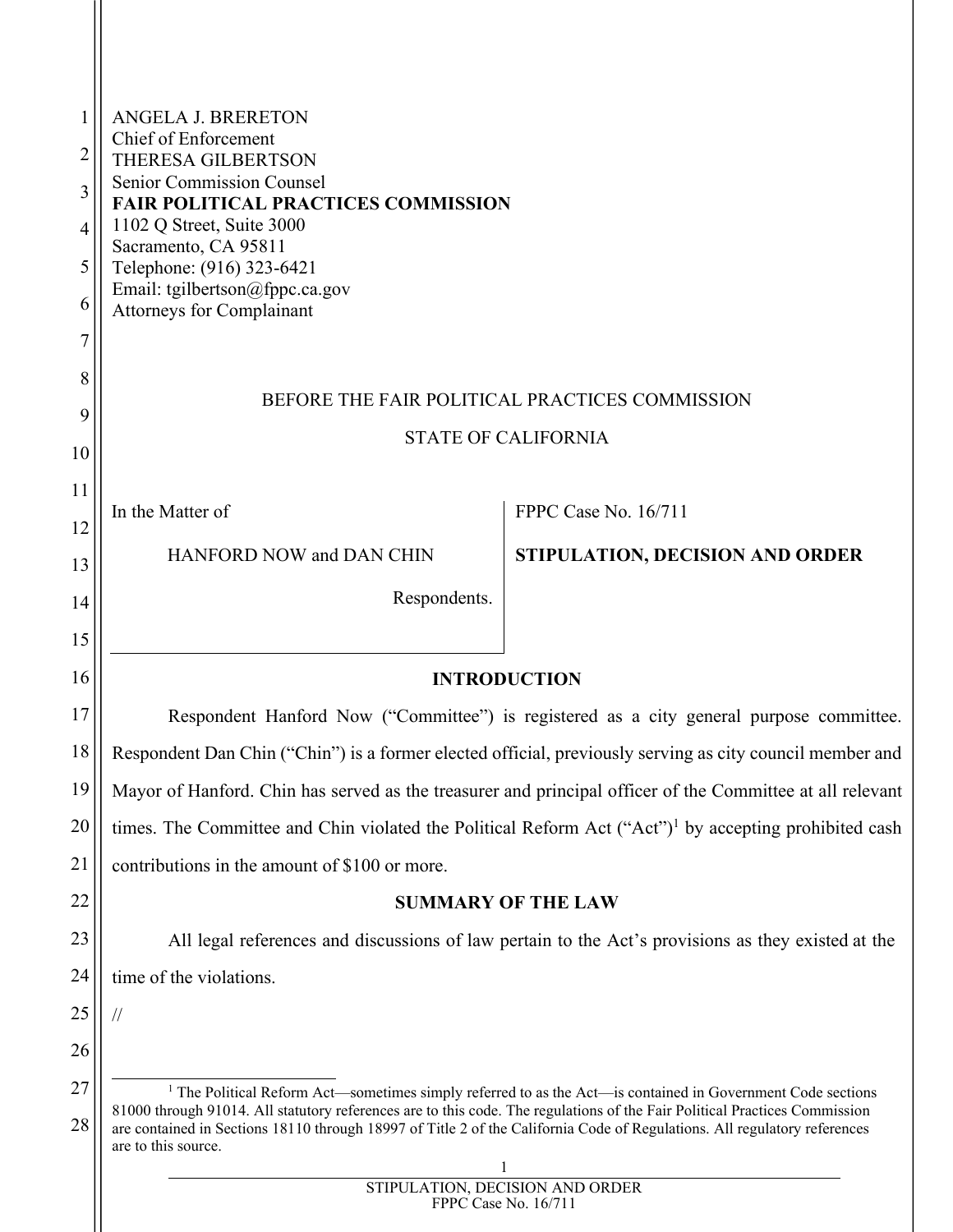When enacting the Political Reform Act, the people of California found and declared that previous laws regulating political practices suffered from inadequate enforcement by state and local authorities.<sup>[2](#page-1-0)</sup> Thus, it was decreed that the Act "should be liberally construed to accomplish its purposes."<sup>[3](#page-1-1)</sup>

One purpose of the Act is to promote transparency by ensuring that receipts and expenditures in election campaigns are fully and truthfully disclosed so that voters are fully informed and improper practices are inhibited.[4](#page-1-2) Along these lines, the Act includes a comprehensive campaign reporting system and requires that committees maintain adequate documentation to substantiate the disclosure required.<sup>[5](#page-1-3)</sup>

Another purpose of the Act is to provide adequate enforcement mechanisms so that the Act will be "vigorously enforced."[6](#page-1-4)

# **Accepting Cash Contributions**

The Act prohibits committees from making or receiving contributions of \$100 or more. A cash contribution is considered accepted when it is deposited in the committee's campaign bank account.<sup>[7](#page-1-5)</sup>

# **Joint and Several Liability**

Under the Act, it is the duty of the treasurer of a controlled committee to ensure that the committee complies with all the requirements of the Act concerning the receipt, expenditure, reporting of funds, and maintenance of records and documentation.<sup>[8](#page-1-6)</sup> The treasurer may be held jointly and severally liable, along with the committee, for violations committed by the committee.<sup>[9](#page-1-7)</sup>

# **SUMMARY OF THE FACTS**

On or around July 24, 2014, Chin filed an initial statement of organization with the Hanford City Clerk establishing Hanford Now as a city general purpose committee with its stated purpose being "to support or oppose local candidates and ballot measures." On or around October 1, 2014, Hanford Now and Chin filed a second statement of organization with the Hanford City Clerk to disclose that Hanford

1

2

3

4

5

6

7

8

9

10

11

12

13

14

15

16

17

18

19

20

21

22

23

24

25

26

27

<span id="page-1-1"></span><span id="page-1-0"></span><sup>2</sup> Section 81001, subdivision (h).

<sup>3</sup> Section 81003.

<span id="page-1-2"></span><sup>4</sup> Section 81002, subdivision (a). <sup>5</sup> Sections 84200, et seq.; Section 84101.

<span id="page-1-4"></span><span id="page-1-3"></span> $6$  Section 81002, subdivision (f).

<span id="page-1-5"></span>

 $7$  Section 84300.

<span id="page-1-7"></span><span id="page-1-6"></span><sup>8</sup> Sections 81004, 84100, 84104, and 84213, and Regulation 18427.

<sup>9</sup> Sections 83116.5 and 91006.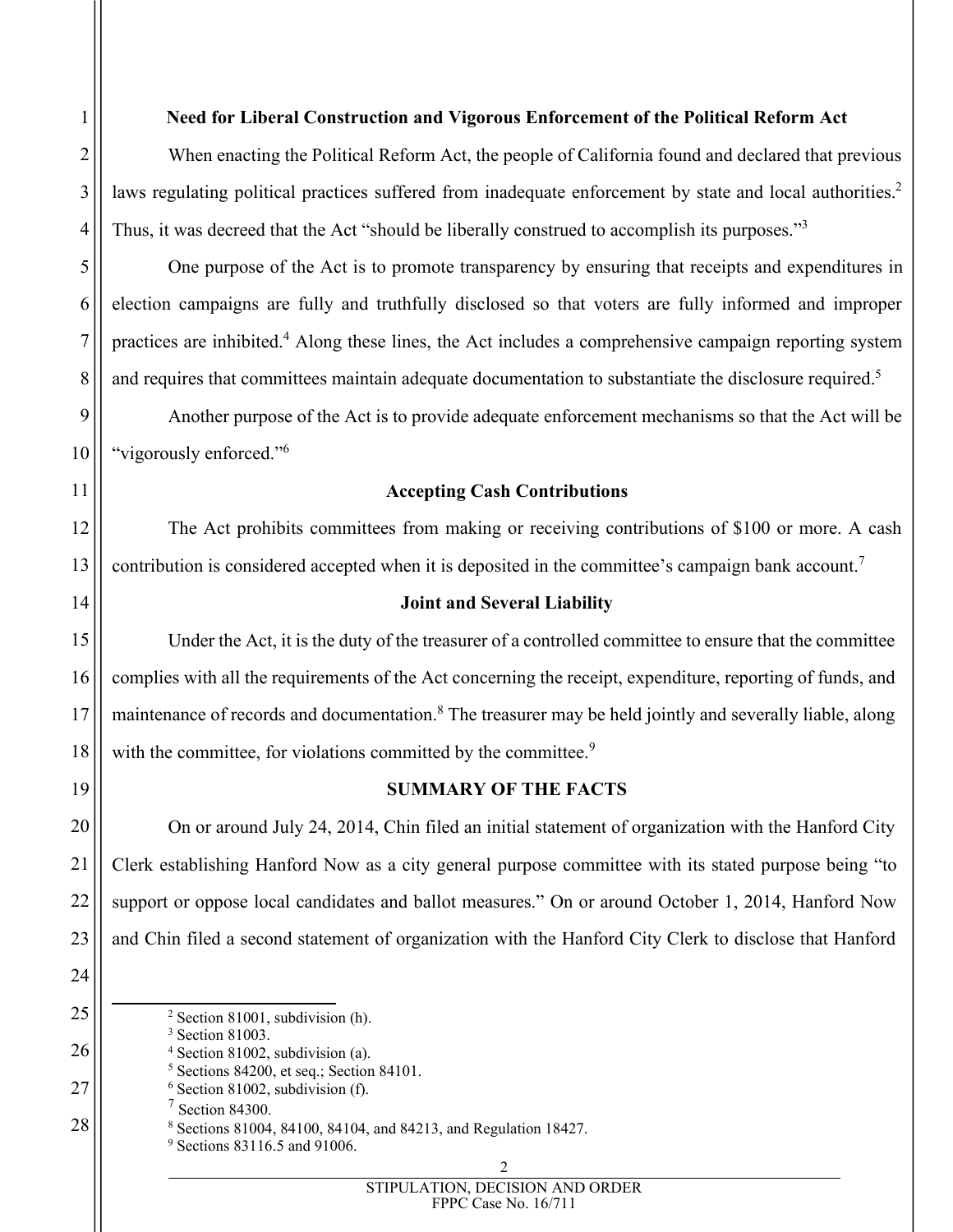Now qualified as a committee on September 26, 2014 – meaning Hanford Now received \$1,000 or more in contributions.

This matter was a Commission initiated investigation. The investigation determined that the Committee had accepted prohibited cash contributions of \$100 or more.

## **Accepting Prohibited Cash Contributions**

The following chart details the total prohibited cash contributions of \$100 or more that were accepted by the Committee per campaign reporting period. Due to lack of sufficient recordkeeping, the true source of the cash contributions could not be determined. This will be discussed in more detail below.

| <b>Reporting</b><br><b>Period</b> | <b>Total</b><br><b>Contributions</b><br><b>Reported</b> | <b>Total</b><br>Prohibited<br>Cash<br><b>Amount</b> | <b>Reported Source</b>                                         | Cash as a percentage<br>of all contributions<br>received. |
|-----------------------------------|---------------------------------------------------------|-----------------------------------------------------|----------------------------------------------------------------|-----------------------------------------------------------|
| $01/01/16 -$<br>06/30/16          | \$8,610                                                 | \$3,500                                             | Not Disclosed-<br>reported as an un-<br>itemized contribution  | 40%                                                       |
| $07/01/16 -$<br>09/24/16          | \$2,260                                                 | \$500                                               | Not Disclosed-<br>reported as an un-<br>itemized contribution  | 22%                                                       |
| $01/01/17 -$<br>06/30/17          | \$1,308                                                 | \$500                                               | Not Disclosed -<br>reported as an un-<br>itemized contribution | 38%                                                       |
| $07/07/17 -$<br>09/30/17          | \$11,510                                                | \$4,600                                             | Dan Chin                                                       | 39%                                                       |
| 2-year<br>period                  | \$23,688                                                | \$9,100                                             |                                                                | 38%                                                       |

3 STIPULATION, DECISION AND ORDER FPPC Case No. 16/711

1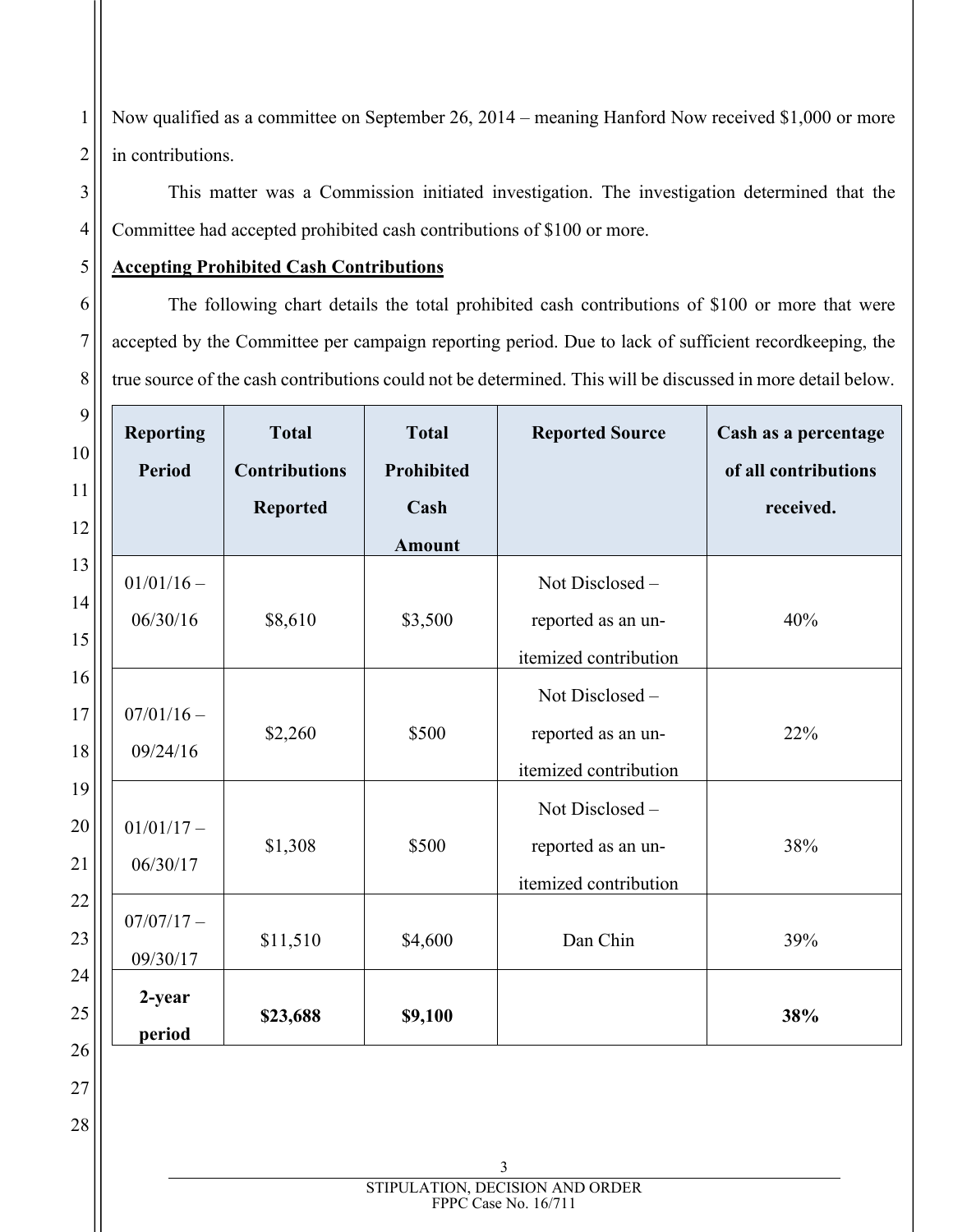As part of this investigation, Chin was asked to produce records for the Committee on January 18, 2018, January 30, 2018, February 28, 2018, and on March 27, 2018. His record production did not include required documentation. Chin asserted on March 28, 2018, that he had provided all the records that exist in response to the investigator's requests. Follow up requests were made on March 28, 2018, April 19, 2018, and April 23, 2018.

When asked about the cash contributions, Chin did not produce any records or documentation regarding the contributors, though these records are required for any contribution or receipt of \$25 or more. In a phone interview with an Enforcement investigator, Chin provided that he was the source of some of the cash deposits, but he could not produce records to substantiate this statement such as his own bank records or any other contemporaneous tabulation or accounting. The Act requires that committees and treasurers maintain adequate documentation, including original source records, in order to substantiate that the committee's reporting is true and accurate. For settlement purposes, the Enforcement Division is not pursing the recordkeeping violations in this matter.

#### **VIOLATIONS**

### **Count 1: Accepting Prohibited Cash Contributions**

The Committee and Chin accepted cash contributions of \$100 or more, in violation of Government Code Section 84300.

### **PROPOSED PENALTY**

This matter consists of one count. The maximum penalty that may be imposed is \$5,000 per count. Thus, the maximum penalty that may be imposed is \$5,000.<sup>[10](#page-3-0)</sup>

In determining the appropriate penalty for a particular violation of the Act, the Enforcement Division considers the typical treatment of a violation in the overall statutory scheme of the Act, with an emphasis on serving the purposes and intent of the Act. Additionally, the Enforcement Division considers the facts and circumstances of the violation in the context of the following factors set forth in Regulation 18361.5 subdivision (e)(1) through (8): (1) The extent and gravity of the public harm caused by the specific violation; (2) The level of experience of the violator with the requirements of the Political Reform Act;

27 28

1

2

3

4

5

6

7

8

9

10

11

12

13

14

15

16

17

18

19

20

21

22

23

24

25

<span id="page-3-0"></span> $10$  See Section 83116, subd. (c).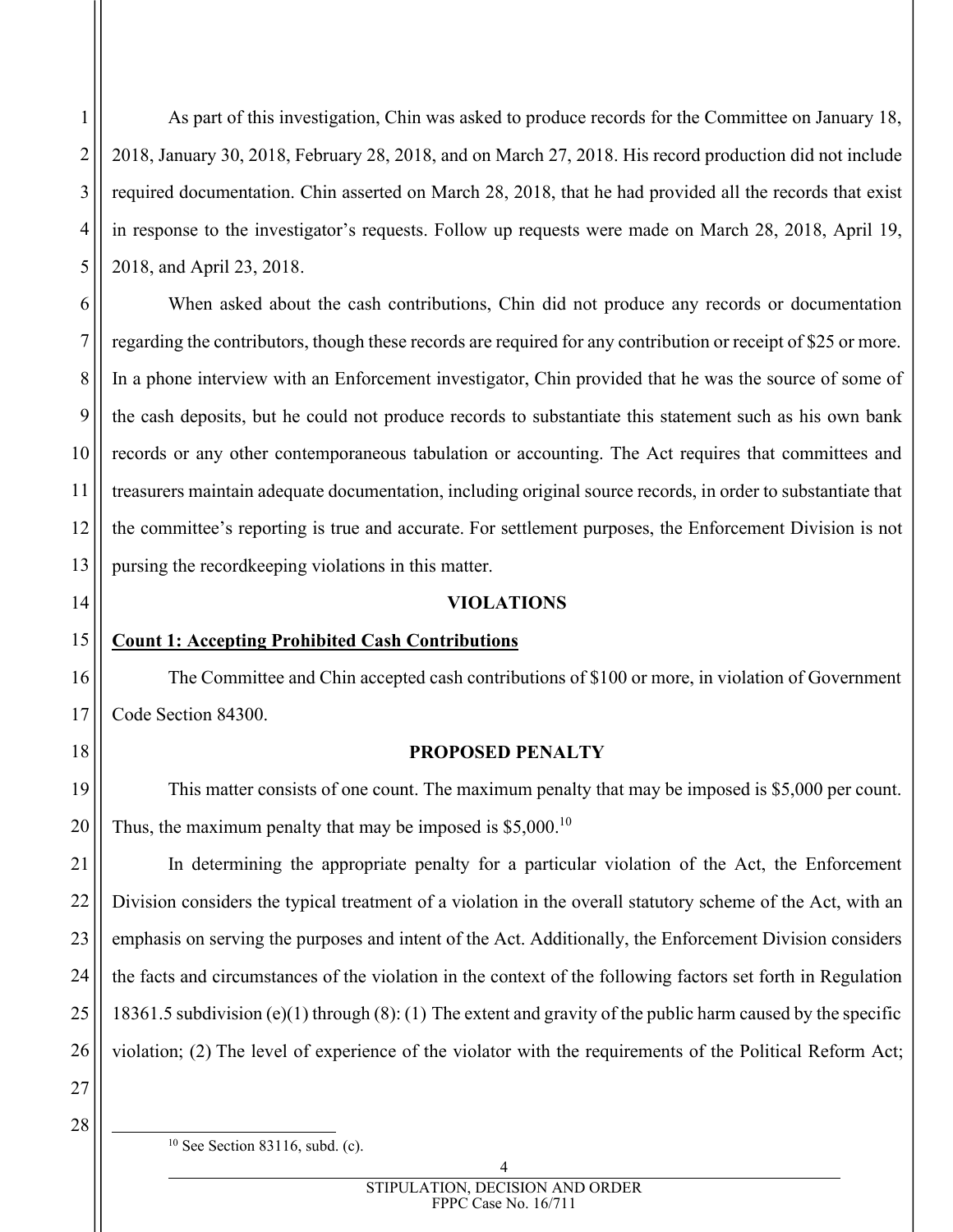(3) Penalties previously imposed by the Commission in comparable cases; (4) The presence or absence of any intention to conceal, deceive or mislead; (5) Whether the violation was deliberate, negligent or inadvertent; (6) Whether the violator demonstrated good faith by consulting the Commission staff or any other governmental agency in a manner not constituting complete defense under Government Code Section 83114(b); (7) Whether the violation was isolated or part of a pattern and whether the violator has a prior record of violations of the Political Reform Act or similar laws; and (8) Whether the violator, upon learning of a reporting violation, voluntarily filed amendments to provide full disclosure were filed to provide full disclosure; and (f) whether the violator has a prior record of violations.<sup>[11](#page-4-0)</sup>

Here, the violations of the Committee and Chin caused public harm in the way that these violations inhibited the ability of the Enforcement Division to determine if other violations were committed. By accepting cash, the public has no assurances that the true sources of contributions were properly disclosed.

The Committee has been active since 2014 and Chin has a long history serving as a public official in Hanford. Respondent Committee and Chin are experienced and should be familiar with the requirements of the Act. Chin was cooperative in the investigation for a time and produced records voluntarily. However, Chin also made statements that were not consistent with the evidence. For example, when asked about cash contributions, he asserted that he did not need to report individual contributors because the cash contributions were under \$100. However, the evidence contradicts that claim as all the cash charged in this matter, \$9,100, was received in the form of \$100 bills. It's unclear if there was an intent to mislead or conceal the true source, or if Chin was negligent in his collection of contributions and his failure to keep adequate source documentation led to the erroneous reporting. Later in the investigation, Chin refused to meet for an interview with the investigator.

The evidence supports a finding that the violations were negligent. While Chin kept and produced records as part of this investigation, including bank records, invoices, checks, and more, Chin failed to keep his own accounting, such as a spreadsheet to track receipts and payments or documentation regarding required information about contributors. There is no evidence that Chin consulted Commission staff or another governmental agency regarding accepting cash contributions or recordkeeping.

27 28

1

2

3

4

5

6

7

8

9

10

11

12

13

14

15

16

17

18

19

20

21

22

23

24

25

<span id="page-4-0"></span> $11$  Regulation 18361.5, subd. (e).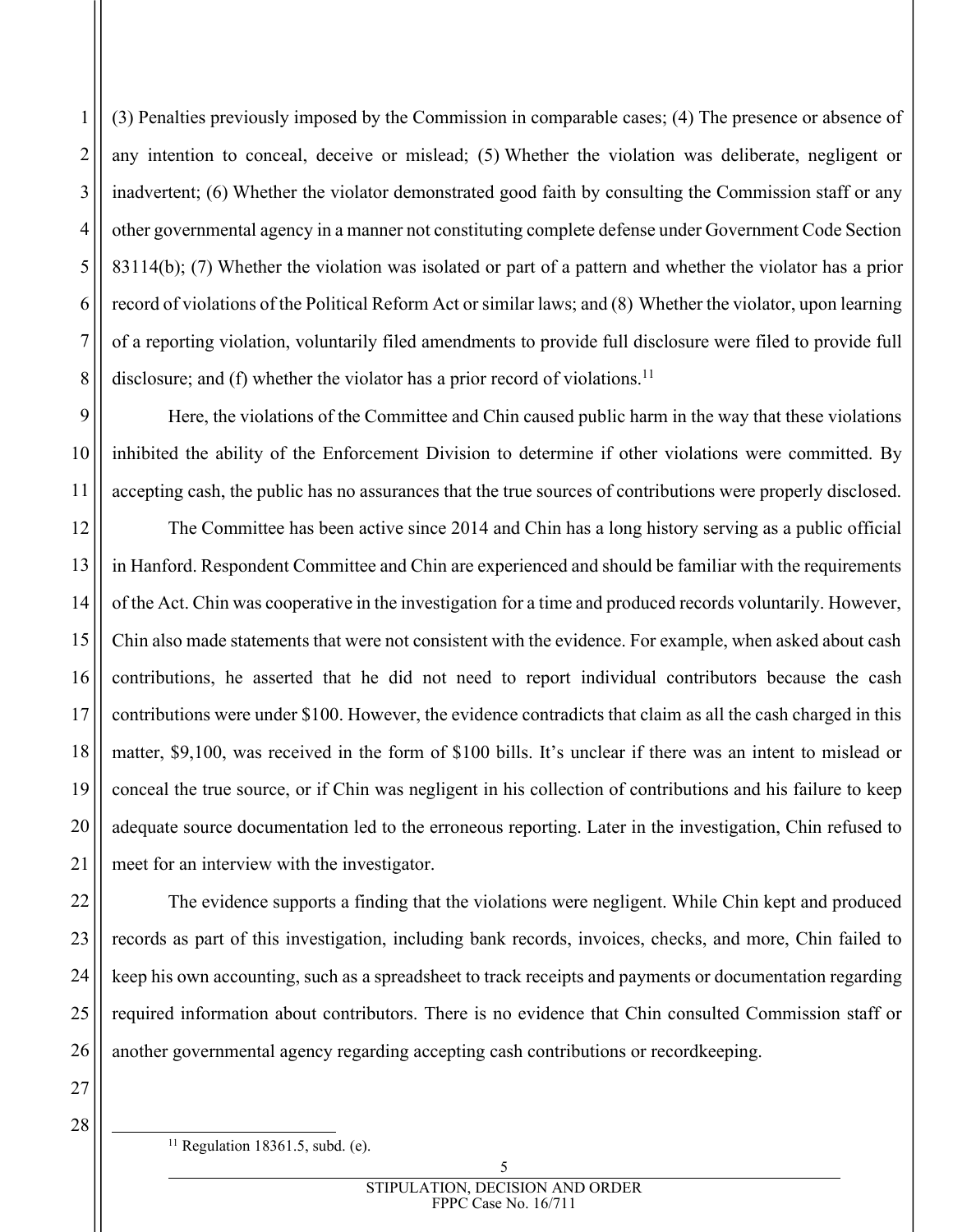There is a pattern of Chin repeatedly accepting cash contributions. Chin has failed to amend the campaign statements to reflect the itemized contributions of \$100 or more that were received in cash. Based on his statements, the required records do not exist, and he would be unable to accurately amend the campaign statements. The Committee and Chin have prior history. On November 5, 2014, the Enforcement Division issued a warning letter to the Committee and Chin for failing to designate as a primarily formed committee opposed to a local measure.

The Commission also considers penalties previously imposed by the Commission in comparable cases:

Regarding Count 1: *[In the Matter of Harmesh Kumar, Committee to Elect Dr. Kumar for Assembly](https://fppc.ca.gov/content/dam/fppc/documents/Stipulations/2021/january/3. cHarmesh Kumar - Stip.pdf)  [\(District 14\) 2016, Alex Cardoso, and Committee to Elect Dr. Kumar 4 BOS CCC District 4](https://fppc.ca.gov/content/dam/fppc/documents/Stipulations/2021/january/3. cHarmesh Kumar - Stip.pdf)*, FPPC Case [Nos. 2018-00590 and 2018-00777.](https://fppc.ca.gov/content/dam/fppc/documents/Stipulations/2021/january/3. cHarmesh Kumar - Stip.pdf) In this matter, the 2016 committee reported contributions from 17 individual contributors totaling \$3,300. These contributions were accepted in the form of cash and accounted for approximately 19% of the contributions received during the election cycle. The 2016 committee also paid a payee \$1,700 in the form of cash and this accounted for approximately 18% of the expenditures made during the election cycle. The committee did not have documentation for the 17 cash contributors but did have documentation regarding the cash expenditure. The Commission imposed a penalty of \$2,000 for this count on January 21, 2021.

In this matter, the amount of cash activity exceeds that in the comparable case. In addition, Chin failed to produce records to substantiate any of the cash contributions and failed to report individual contributors for most of the cash contributions. Chin claims that the contributions were permitted to be unitemized, as they were under \$100. However, this is unlikely to be true as the cash was received as \$100 bills. Therefore, Chin was required to disclose individual contributors. In aggravation, Chin failed to maintain required documentation to identify or track contributors of \$25 or more, or to identify or track contributors of \$100 or more. In aggravation, the failure to maintain adequate records to substantiate the reporting has inhibited further investigation into potential additional violations.

Additional violations, including failure to timely file post-election campaign statements and recordkeeping were considered in this matter but are being dropped as part of this stipulated agreement.

1

2

3

4

5

6

7

8

9

10

11

12

13

14

15

16

17

18

19

20

21

22

23

24

25

26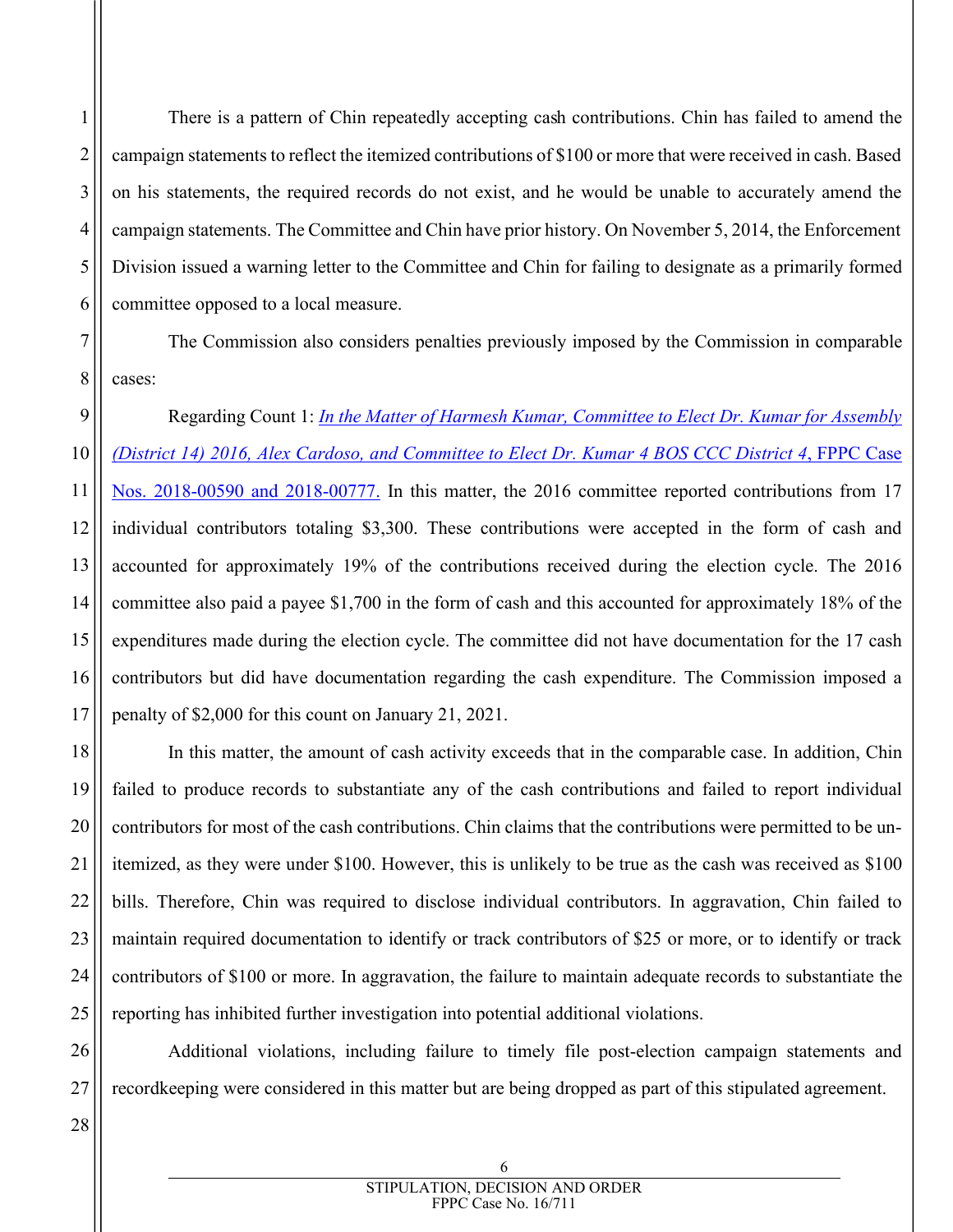For the foregoing reasons, it is respectfully submitted that imposition of an agreed upon penalty in the amount of \$3,500 is justified.

### **CONCLUSION**

Complainant, the Enforcement Division of the Fair Political Practices Commission, and Respondents Hanford Now and Dan Chin hereby agree as follows:

1. Respondents violated the Act as described in the foregoing pages, which are a true and accurate summary of the facts in this matter.

2. This stipulation will be submitted for consideration by the Fair Political Practices Commission at its next regularly scheduled meeting—or as soon thereafter as the matter may be heard.

3. This stipulation resolves all factual and legal issues raised in this matter—for the purpose of reaching a final disposition without the necessity of holding an administrative hearing to determine the liability of respondents pursuant to Section 83116.

4. Respondents understand and hereby knowingly and voluntarily waive, any and all procedural rights set forth in Sections 83115.5, 11503, 11523, and Regulations 18361.1 through 18361.9. This includes, but is not limited to the right to appear personally at any administrative hearing held in this matter, to be represented by an attorney at respondents' own expense, to confront and cross-examine all witnesses testifying at the hearing, to subpoena witnesses to testify at the hearing, to have an impartial administrative law judge preside over the hearing as a hearing officer, and to have the matter judicially reviewed.

5. Respondents agree to the issuance of the decision and order set forth below. Also, respondents agree to the Commission imposing against them an administrative penalty in the amount of \$3,500. One or more payments totaling this amount—to be paid to the General Fund of the State of California—is/are submitted with this stipulation as full payment of the administrative penalty described above, and they will be held by the State of California until the Commission issues its decision and order regarding this matter.

6. If the Commission refuses to approve this stipulation—then this stipulation shall become null and void, and within fifteen business days after the Commission meeting at which the stipulation is rejected, all payments tendered by respondents in connection with this stipulation shall be reimbursed to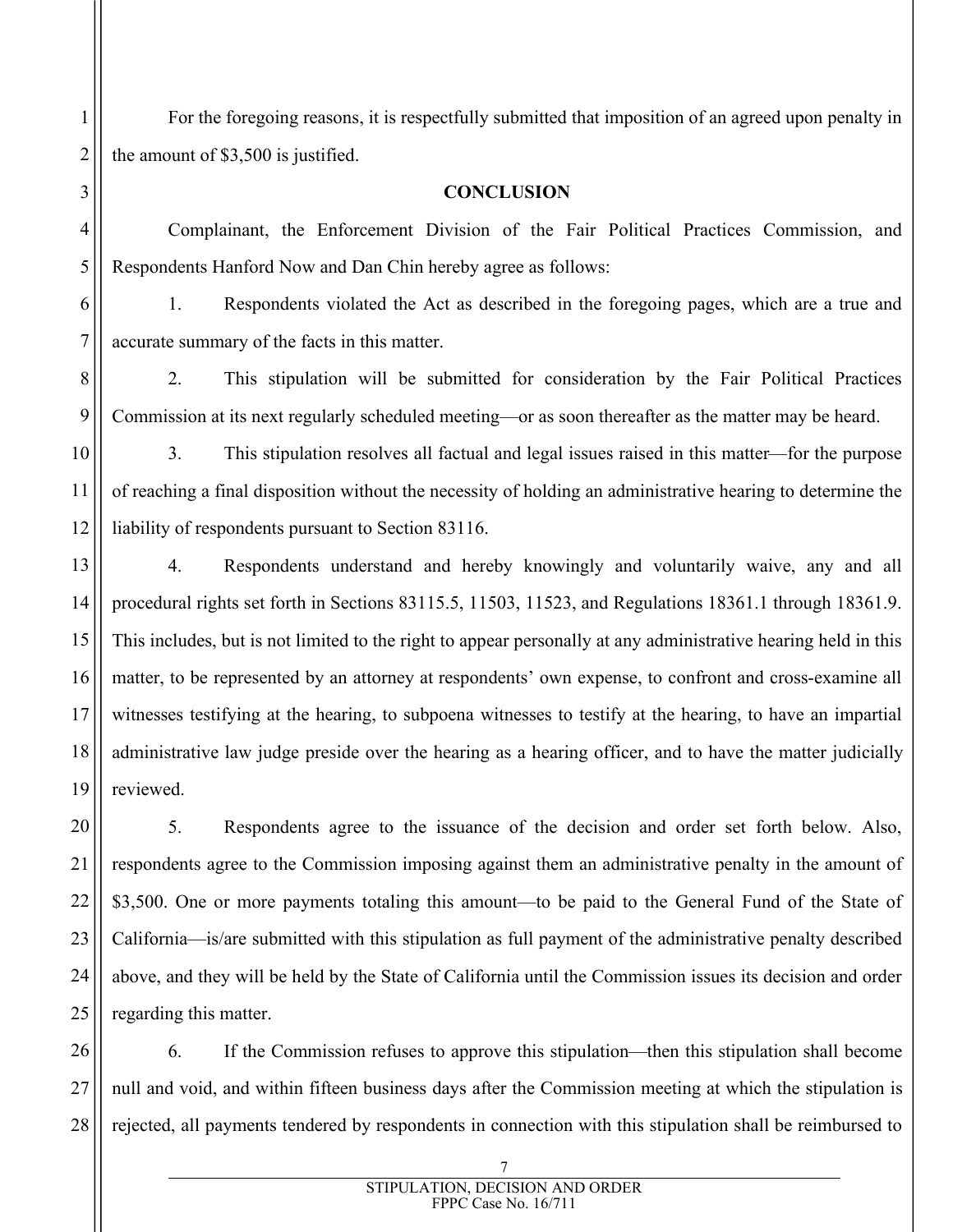| 1        | respondents. If this stipulation is not approved by the Commission, and if a full evidentiary hearing before                                                                                                                                                                            |  |  |  |  |
|----------|-----------------------------------------------------------------------------------------------------------------------------------------------------------------------------------------------------------------------------------------------------------------------------------------|--|--|--|--|
| 2        | the Commission becomes necessary, neither any member of the Commission, nor the Executive Director,                                                                                                                                                                                     |  |  |  |  |
| 3        | shall be disqualified because of prior consideration of this Stipulation.                                                                                                                                                                                                               |  |  |  |  |
| 4        | The parties to this agreement may execute their respective signature pages separately. A<br>7.                                                                                                                                                                                          |  |  |  |  |
| 5        | copy of any party's executed signature page—including a hardcopy of a signature page transmitted via fax                                                                                                                                                                                |  |  |  |  |
| 6        | or as a PDF email attachment—is as effective and binding as the original.                                                                                                                                                                                                               |  |  |  |  |
| 7        |                                                                                                                                                                                                                                                                                         |  |  |  |  |
| 8        |                                                                                                                                                                                                                                                                                         |  |  |  |  |
| 9        |                                                                                                                                                                                                                                                                                         |  |  |  |  |
| 10       | Angela J. Brereton, Chief of Enforcement<br><b>Fair Political Practices Commission</b>                                                                                                                                                                                                  |  |  |  |  |
| 11       |                                                                                                                                                                                                                                                                                         |  |  |  |  |
| 12       |                                                                                                                                                                                                                                                                                         |  |  |  |  |
| 13       | Dated: The contract of the contract of the contract of the contract of the contract of the contract of the contract of the contract of the contract of the contract of the contract of the contract of the contract of the con<br>Dan Chin, individually, and on behalf of Hanford Now, |  |  |  |  |
| 14       | Respondents                                                                                                                                                                                                                                                                             |  |  |  |  |
| 15       |                                                                                                                                                                                                                                                                                         |  |  |  |  |
| 16       |                                                                                                                                                                                                                                                                                         |  |  |  |  |
| 17       |                                                                                                                                                                                                                                                                                         |  |  |  |  |
| 18       |                                                                                                                                                                                                                                                                                         |  |  |  |  |
| 19       |                                                                                                                                                                                                                                                                                         |  |  |  |  |
| 20       |                                                                                                                                                                                                                                                                                         |  |  |  |  |
| 21       |                                                                                                                                                                                                                                                                                         |  |  |  |  |
| 22       |                                                                                                                                                                                                                                                                                         |  |  |  |  |
| 23       |                                                                                                                                                                                                                                                                                         |  |  |  |  |
| 24       |                                                                                                                                                                                                                                                                                         |  |  |  |  |
| 25       |                                                                                                                                                                                                                                                                                         |  |  |  |  |
| 26       |                                                                                                                                                                                                                                                                                         |  |  |  |  |
| 27<br>28 |                                                                                                                                                                                                                                                                                         |  |  |  |  |
|          |                                                                                                                                                                                                                                                                                         |  |  |  |  |
|          | $\,$ 8 $\,$<br>STIPULATION, DECISION AND ORDER                                                                                                                                                                                                                                          |  |  |  |  |
|          | FPPC Case No. 16/711                                                                                                                                                                                                                                                                    |  |  |  |  |